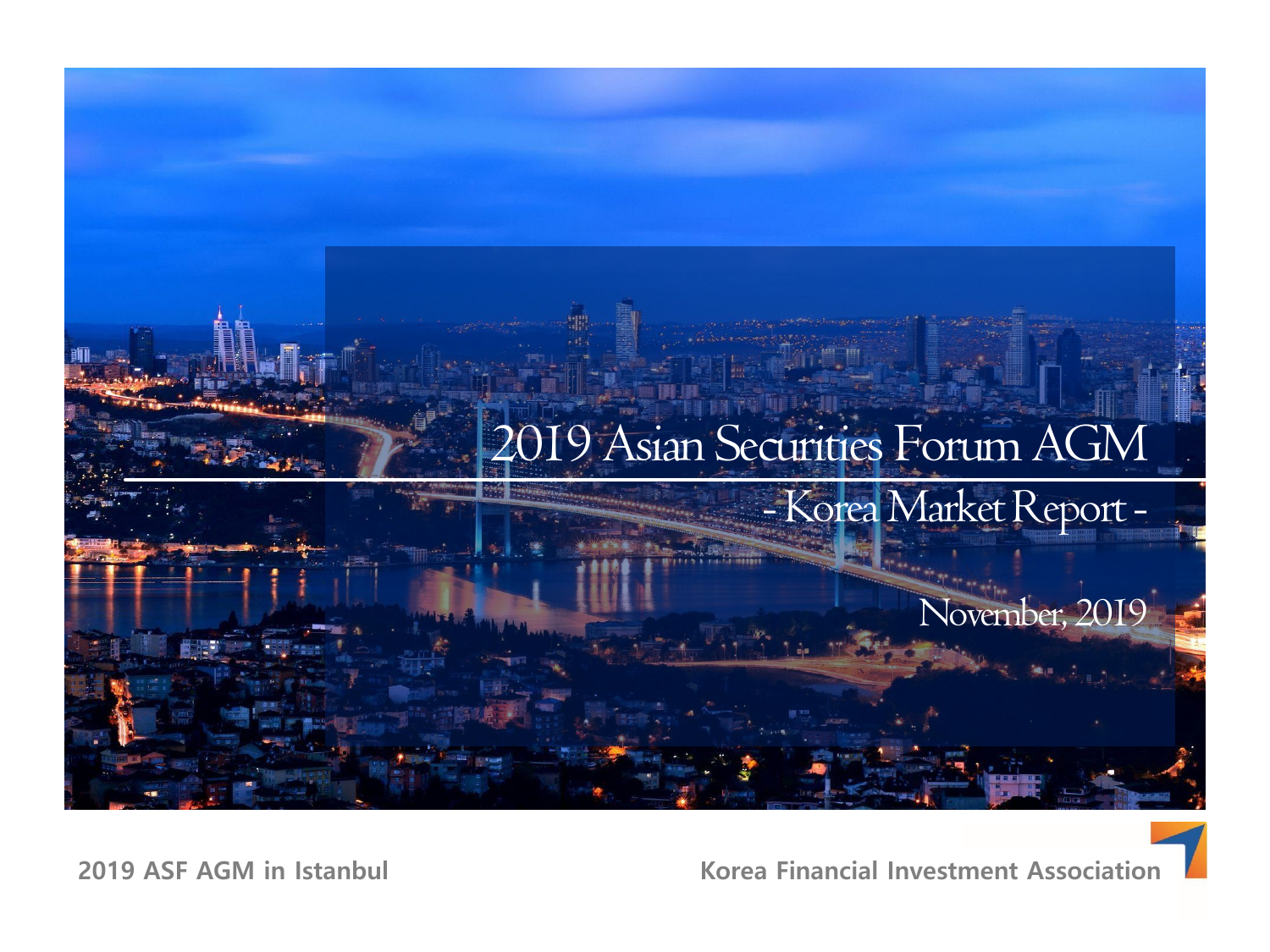#### **Contents**

- 1. Overview of the Korean Capital Market
- 2. Equity Market
- 3. Bond Market
- 4. Derivatives Market
- 5. Current Market and Regulatory Issues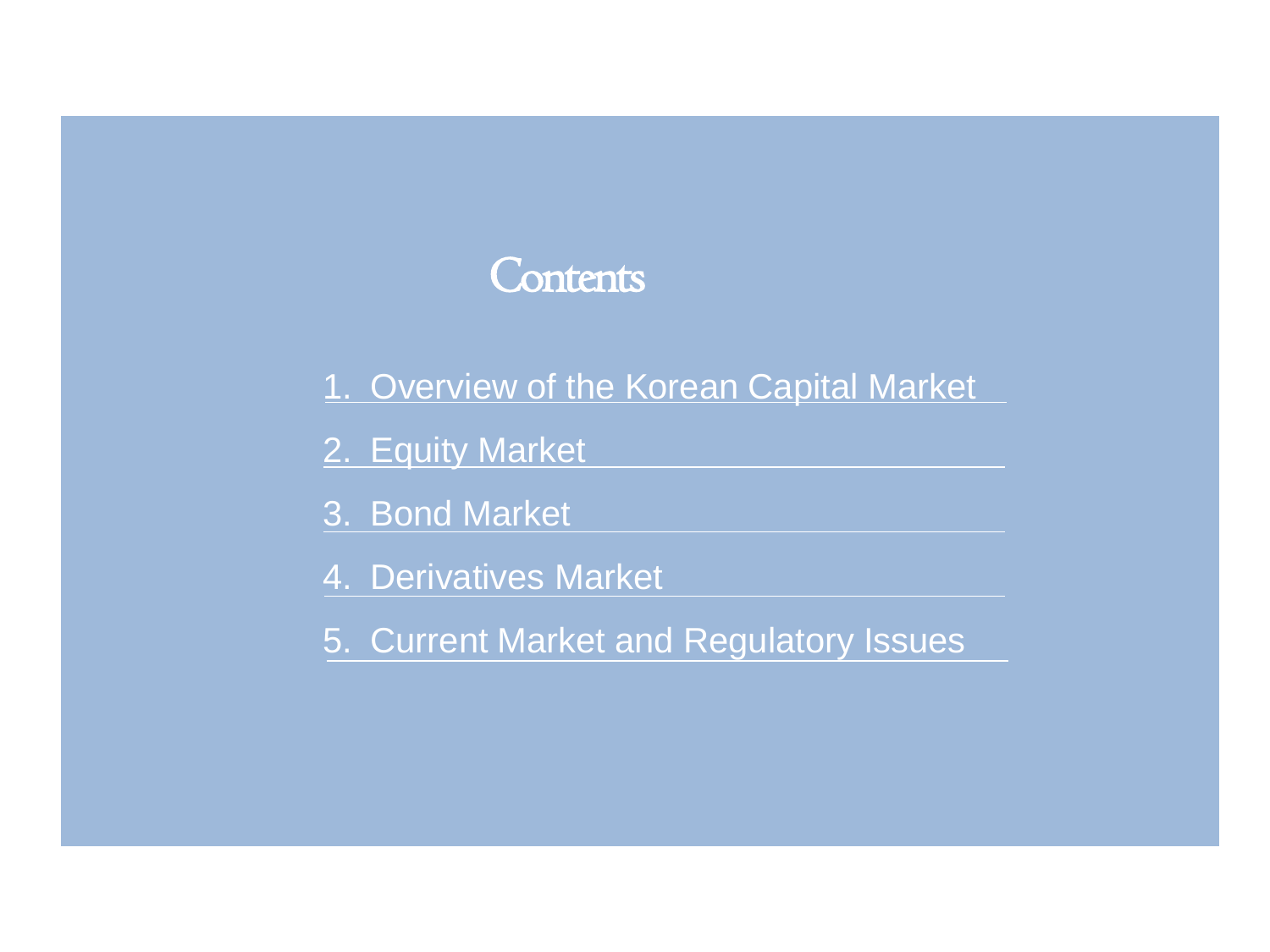#### 1. Overview of the Korean Capital Market

- $\checkmark$  Korea's stock market capitalization was KRW 1,572tn at the end of 2018, -16.8% lower than 2017, while the outstanding balance of bonds registered KRW 1,906tn up by 4.2% YoY.
- $\checkmark$  The stock market capitalization to GDP ratio is retreated 19.9%pts to 83.0%, while the bond market capitalization to GDP ratio recorded 100.7%, slightly advanced from a year earlier.
- $\checkmark$  Cash and deposits maintained the largest share of 43.6% among household financial assets. Financial investment instruments such as equities, bonds and investment funds assumed 24.2%, a 0.4%pts decrease YoY.



**Size of the Capital Market** 

#### Source : Economic Statistics System (ECOS), BOK FreeSIS, Korea Financial Investment Association (KOFIA)



Source: ECOS, BOK

#### **Breakdown of Household Financial Asset**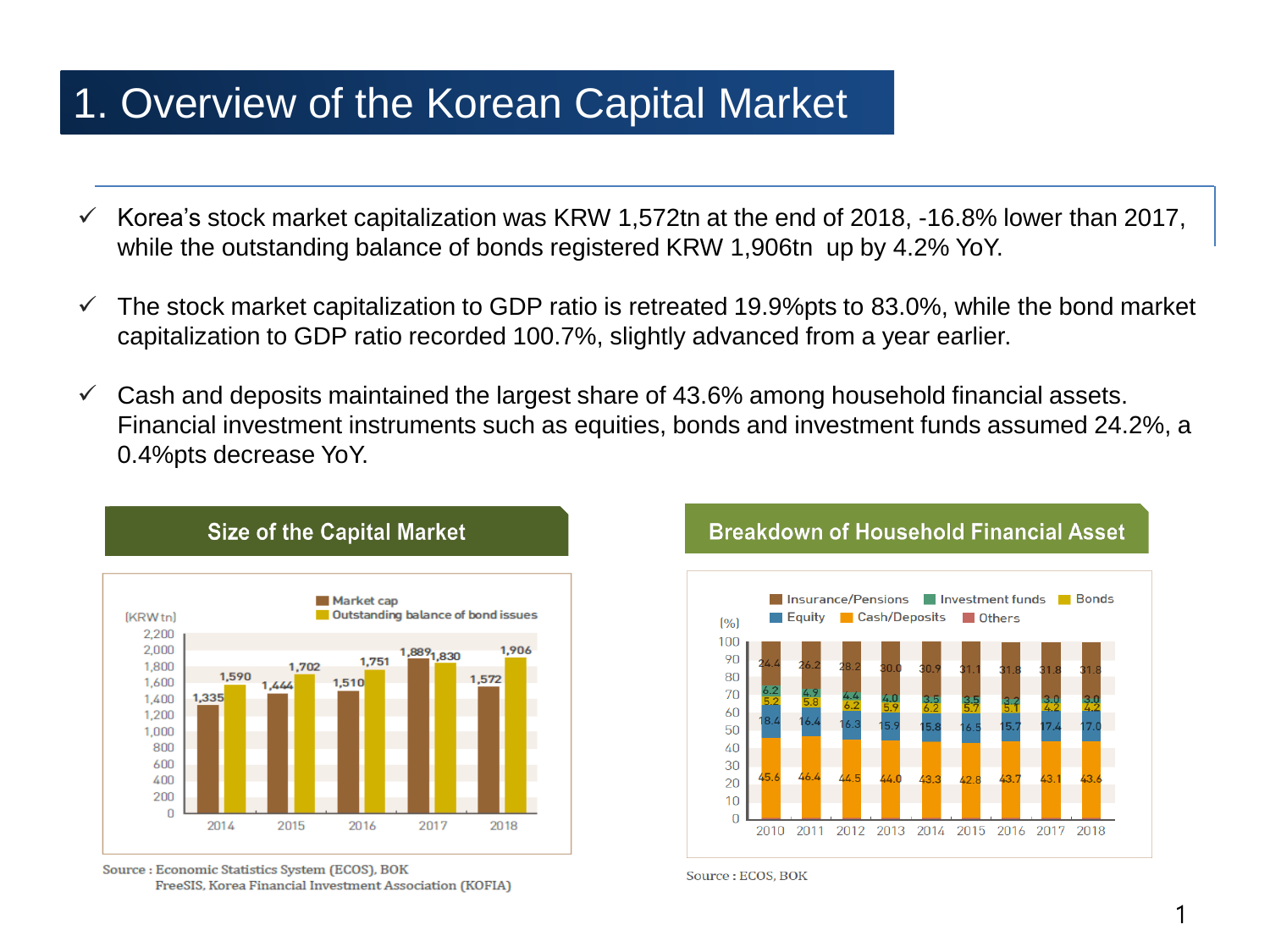## 2. Equity Market

- $\checkmark$  At the end of 2018, the KOSPI index decreased 17.3% year-on-year to 2,041.04pt, with a turnover increasing by KRW 304tn to record KRW 1,598tn.
- $\checkmark$  As for the KOSDAQ, the index declined 15.4% year-on year to 675.65pt as of the end of 2018, with a turnover of the KOSDAQ market increasing 34.2% to KRW 1,202tn.
- $\checkmark$  As for the KOSPI market, the number of listed companies increased by 14 year-on- year to 788, while the number of listed companies on the KOSDAQ market increased by 55 year-on year to 1,318 as of the end of 2018 .

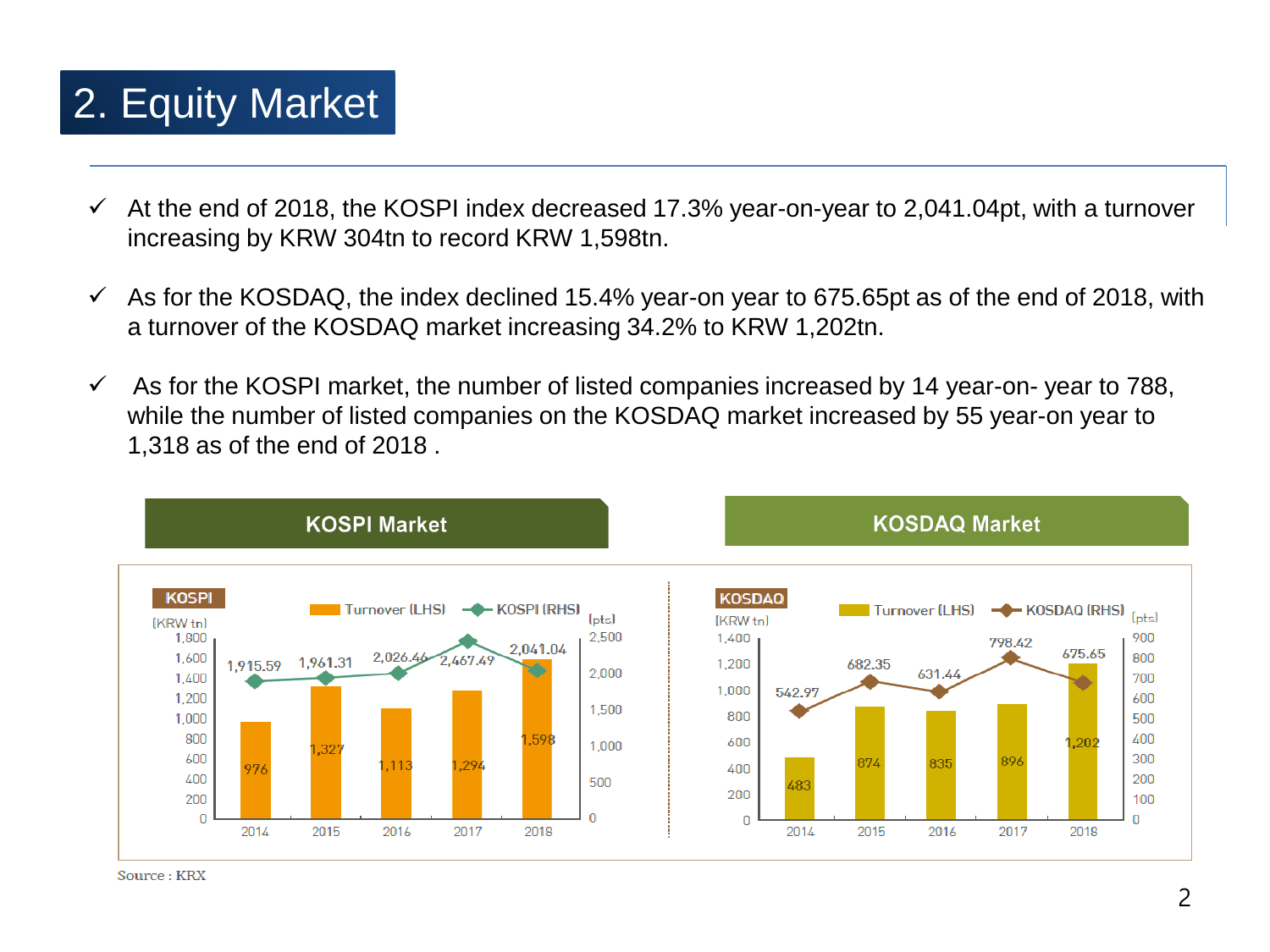#### 3. Bond Market

- The Korean bond market witnessed an overall increase of trading volume in 2018.
- \* The Monetary Policy Committee at the Bank of Korea raised the key interest rate from 1.50% to 1.75% on Nov 30.
- $\checkmark$  As for the outstanding balance by bond type, KTB bonds account for 33.6%, Financial Bonds, Special bonds, Corporates bonds account for 23.3%, 17.2,%, 13.3% seperately.
- $\checkmark$  The Korean Treasury Bonds (KTB) and MSBs represent the bigger proportion in total trading volume.
- $\checkmark$  Comparably smaller, but various types of bond such as Corporate bonds and Municipal, Financial bonds are traded mainly in OTC.



#### **OTC trading volume by Bond Type**



Source: KOFIA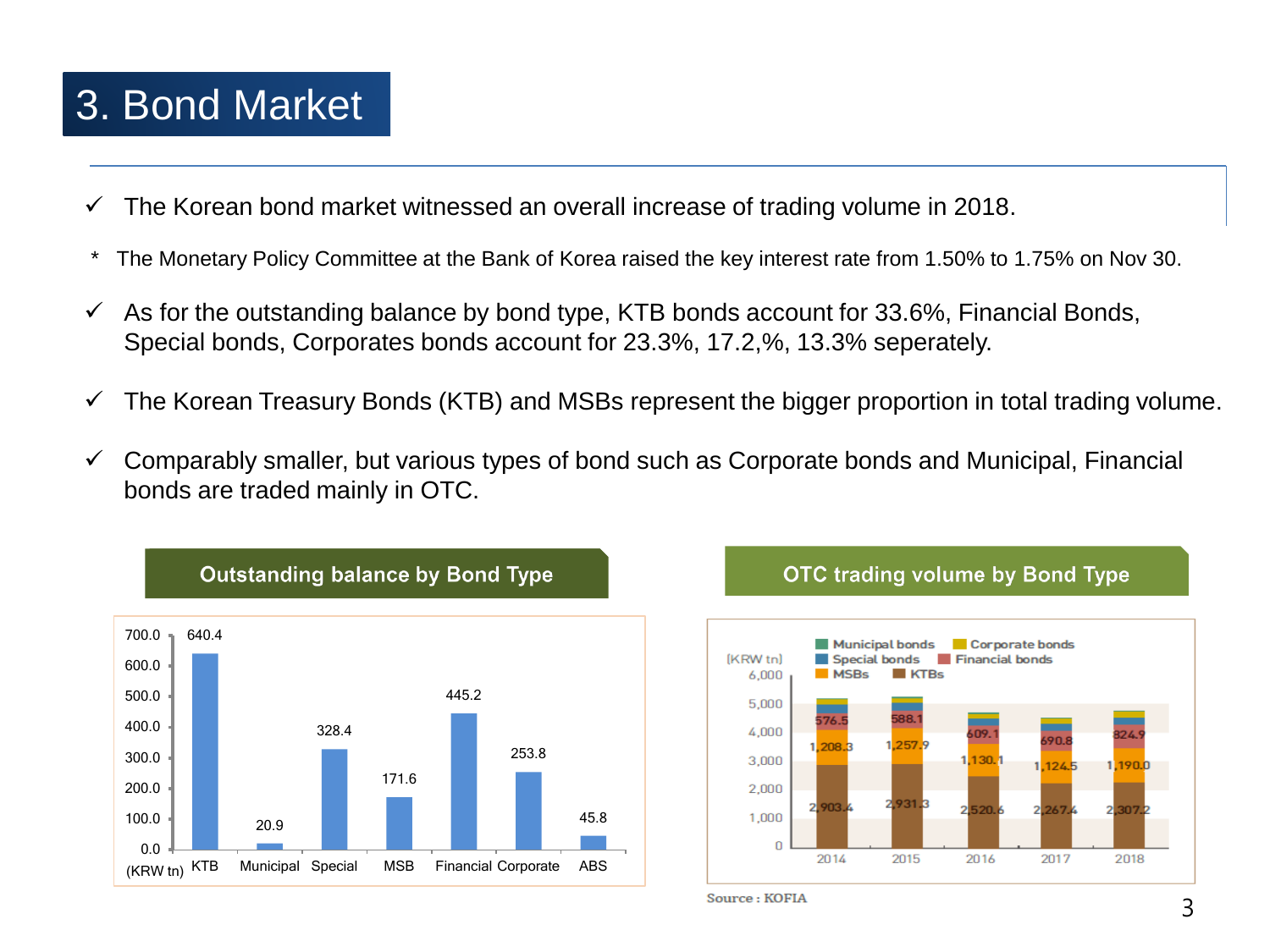## 4. Derivatives Market

- $\checkmark$  The turnover of the OTC derivatives market has been on a steady uptrend since 2014, increasing 7.9% year-on-year to KRW 16,304tn in 2018.
- $\checkmark$  The issuance volume of Derivatives-linked securities (DLS) has increased by 3.6% from KRW 111.6tn in 2017 to KRW 115.6 in 2018.
- $\checkmark$  The total trading volume of exchange-traded derivatives was KRW 10,982tn in 2018, a 15.7% gain year-on-year.







Source: KRX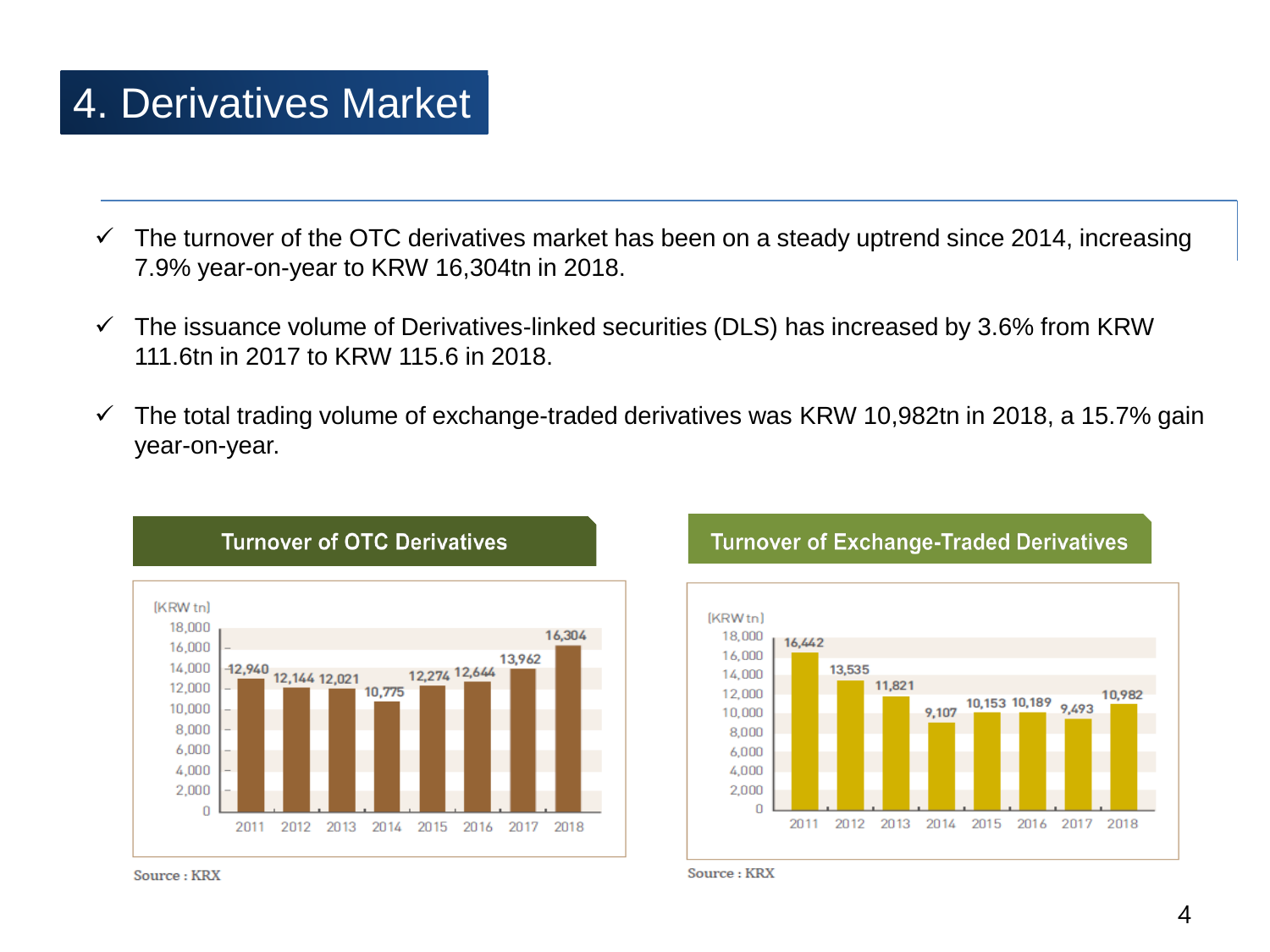### 5. Current regulatory and market issues

- $\checkmark$  Allowing a solicit via advertising and SNS, ABS by unrated companies
- $\checkmark$  Adopting exchange-listed Business Development Companies(BDCs) that invest in unlisted companies
- $\checkmark$  Expandig the scope of professional investors
- $\checkmark$  Reform IPO frameworks and redefine the role of the KONEX
- $\checkmark$  Transition from authorization to registration for companies handling limited scope of business
- $\checkmark$  Principles-based regulations of Chinese Walls
- $\checkmark$  A draft bill to introduce a regulatory framework to financial benchmarks by the FSC was submitted to the National Assembly in September
- $\checkmark$  The Financial Innovation Support Act<sup>\*</sup> came into effect in April

\* Innovative financial service provider accepted into the FSC's regulatory sandbox or designated fintech firms to operate business commissioned by financial firms